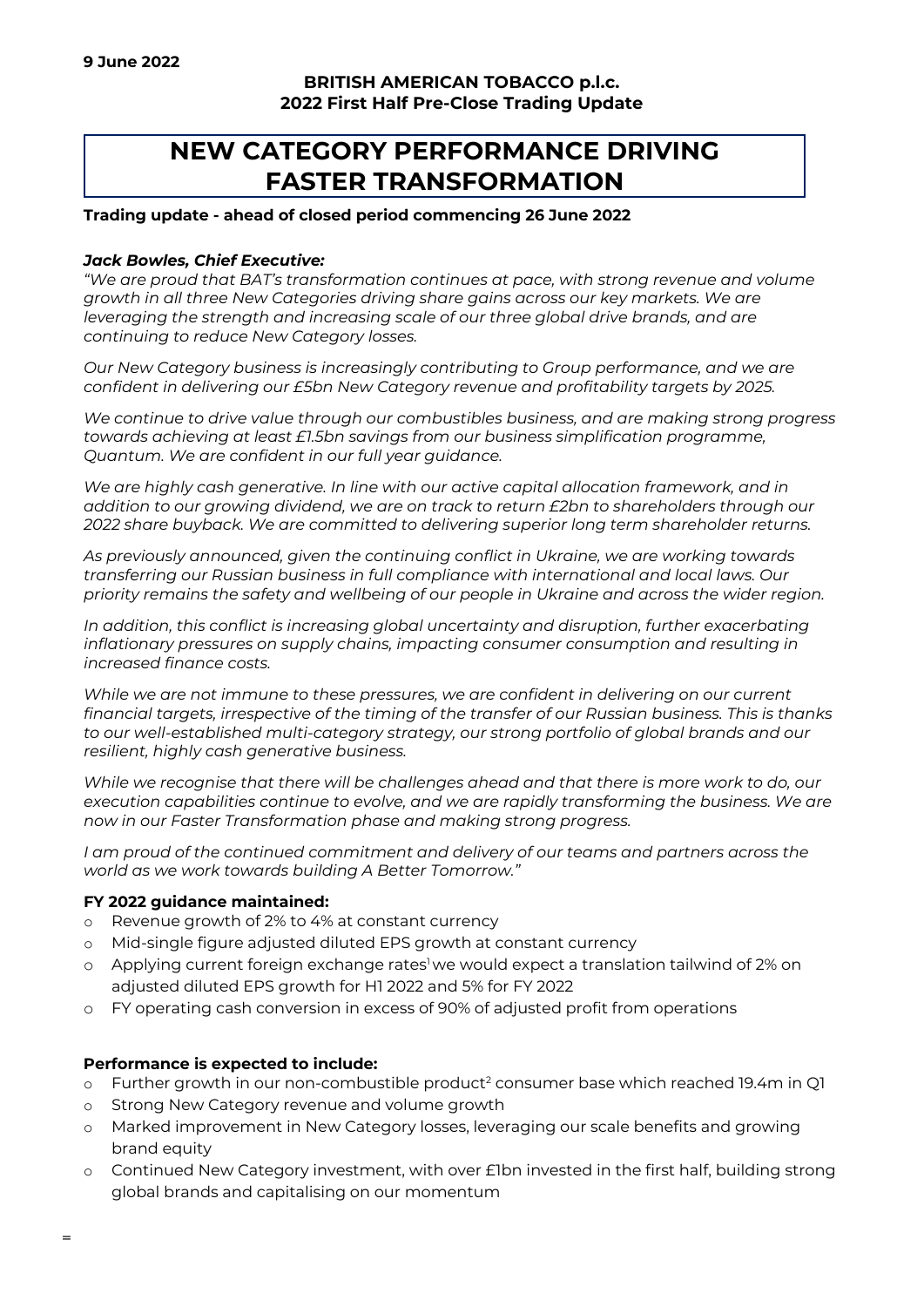- o FY global tobacco industry volume now expected to be c.-3% (previously c.-2.5%) due to the macro-economic impact of continuing global uncertainty over Ukraine and Russia
- o US industry volume outlook remaining uncertain, given rapidly rising gas prices, ongoing macro uncertainties and a strong prior year comparator
- o H1 results reflecting a very strong prior year comparator in the US and the sale of our business in Iran in August 2021
- o Quantum savings of at least £1.5bn by the end of 2022

# **Trading update detail:**

# **Vuse now value share leader in the US, extending global leadership position3 in Vapour**

- o Vuse global value share up 1.1 ppts April YTD vs. FY 2021, reaching 34.4%
- o Vuse achieves No.1 national leadership position in the US4, with leadership in 34 states and total Vapour value share of 35.9% up 3.4 ppts April YTD vs. FY 2021
- o Launch of Vuse Go in the UK in May, our new Vuse disposable product, with further market roll outs planned for H2

### **THP category volume share up 1.5 ppts in the Top 9 THP markets to reach 19.6% April YTD; 18.7% April YTD excluding Russia and Ukraine, up 1.2 ppts**

- o In Europe glo continued to achieve strong THP category volume share gains in key markets driven by Hyper
- YTD share of 7.4%; our THP category volume share was 20.6% April YTD down 60 bps in a highly competitive market o In Japan, Hyper drove glo's total nicotine volume share up 60 bps vs. FY 2021 to reach April
- o We have strong investment plans in H2 including additional launches and further market roll outs, supported by strong marketing activation initiatives

# **Continued volume share leadership in Modern Oral in Europe at 69.3%**

- continued innovation and strong activation o Velo remains volume share leader in 15 Modern Oral markets in Europe, driven by
- o Category share in Top 5 markets at 31.7% April YTD down 3.0 ppts vs. FY 2021 driven by the US, where our main investment focus is on the much larger vapour category
- o Velo Modern Oral volume share in the US was down 4.8 ppts vs. FY 2021 to 6.9% April YTD as the market remained highly competitive

# **Continued value growth in combustibles against a challenging macro-economic backdrop**

- o Group cigarette value share up 10 bps April YTD
- o Continued good pricing partly offset by geographic mix, with no accelerated downtrading year to date
- o Continued value growth in the US, up 40 bps April YTD driven by our premium brands Newport and Natural American Spirit, while lapping a strong comparator period and unwinding of the prior year inventory movement

# **Continued progress towards our ESG ambitions and targets**

**=**

- o 18 certified carbon neutral manufacturing and commercial facilities<sup>5</sup>, including a further two added in the first half, as we continue our work towards achieving carbon neutral operations by 2030
- potential harm, with the majority of indicators similar to quitting $^6$ o One-year landmark glo clinical study completed with final results expected to be published shortly. 180-day clinical study results have already showed that completely switching to glo from cigarettes resulted in positive changes to all measured indicators of
- o We continue to develop and publish a substantial body of scientific evidence for our reduced risk products7, with 15 new manuscripts published since January 2022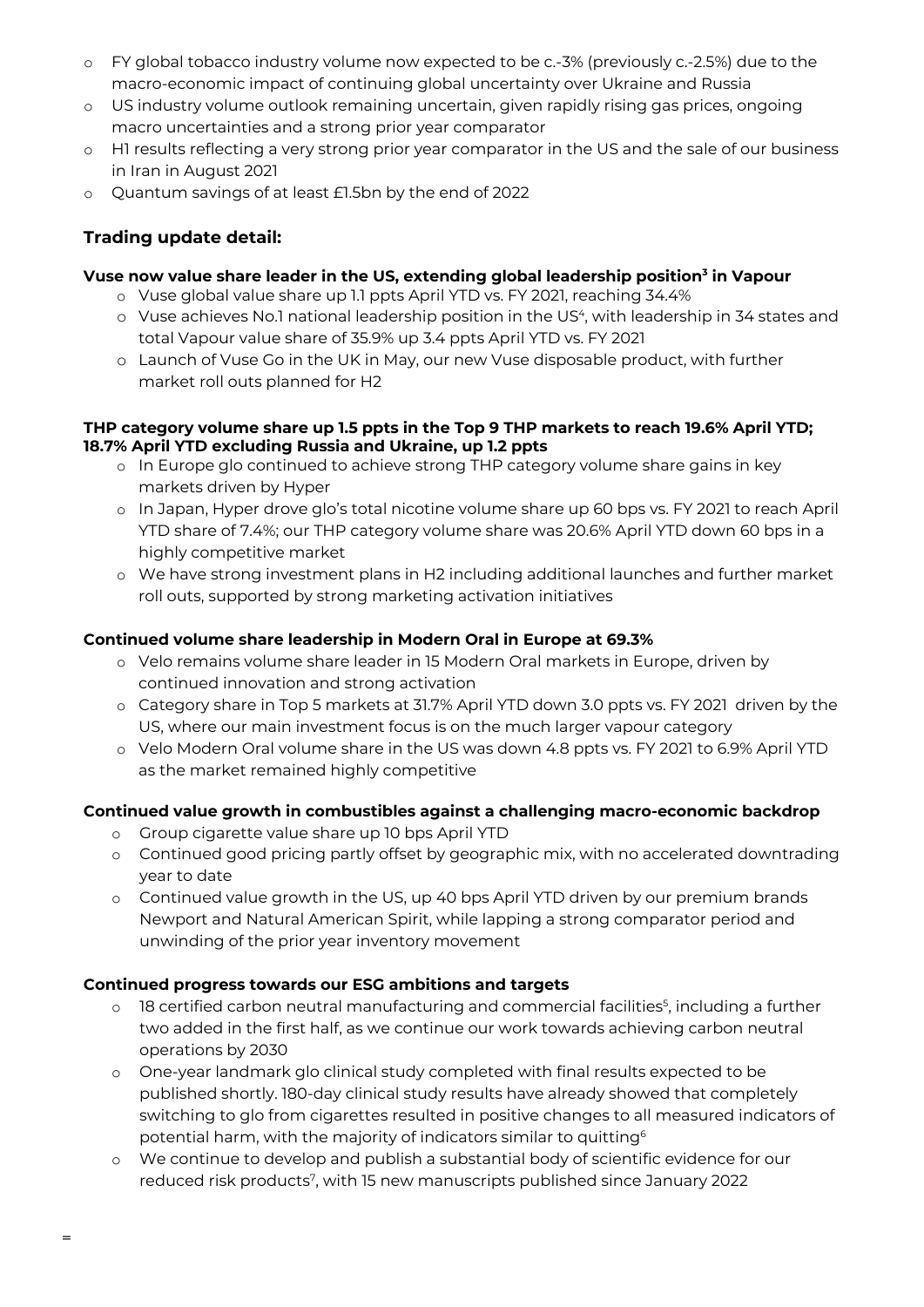*"In summary, we are proud of the progress we are making on our three strategic priorities driving a step change in New Categories, generating value from combustibles and building a simpler, faster organisation. Driven by the strong growth of our New Category business we are continuing to reduce the health impact of our business, while also delivering on our wider ESG targets. We are making strong progress towards our Purpose to build A Better Tomorrow."* 

### *Jack Bowles, Chief Executive*

## **FY 2022 technical guidance:**

- o Applying current exchange rates, we expect leverage within our full year 2-3x adjusted net debt8/ adjusted EBITDA9 corridor
- o Underlying tax rate of c.25%
- o Gross capex of c.£700m (previously c.£750m), broadly in-line with adjusted depreciation and amortisation
- will now be referred to as Europe. The move was immaterial to all key performance indicators o From 1 January 2022, our North African markets transferred to our APME region. As such ENA with no restatement of prior periods.

### **For further information, please contact:**

**British American Tobacco Press Office** 

+44 (0) 20 7845 2888 (24 hours) | @BATplc

### **British American Tobacco Investor Relations**

 Mike Nightingale / Victoria Buxton / William Houston / John Harney +44 (0) 20 7845 1180 / 2012 / 1138 / 1263

### **Webcast and Conference call - The conference call will begin at 8.30am (BST).**

You can access the audio webcast via our website. You can also listen via conference call by dialling the numbers below, using **the password: BAT** 

 United Kingdom Toll-Free: 0808 109 0700 United Kingdom Toll: +44 (0) 33 0551 0200

United States Toll-Free: 1 866 966 5335 United States New York: +1 212 999 6659

 South Africa Toll-Free: 0 800 980 512 Johannesburg Toll: +27 (0) 11589 8302

A playback facility for the conference call will be available online via [www.bat.com.](www.bat.com)

*Market share and volume data (unless otherwise stated) YTD April 2022.* 

*T9 THP markets: Japan - CVS-BC, South Korea - CVS, Russia - IMS (BAT+PMI), Italy - Nielsen, Germany - Nielsen, Romania - Nielsen, Ukraine - Nielsen, Poland - Nielsen, Czech - Nielsen. T5 Vapour markets: US - Marlin, Canada - Scan Data, UK - Nielsen, France - Strator, Germany - Nielsen.* 

*T5 Modern Oral markets: US - Marlin, Sweden - Nielsen, Denmark - Nielsen, Norway - Nielsen, Switzerland - Scan Data excl. SPAR and Top CC.* 

### <sup>1</sup> Current exchange rates of USD/GBP 1.26 as at 7 June 2022

 is defined as the estimated number of Legal Age (minimum 18 years, US: 21 years) consumers of the 2 Non-Combustible Consumer Definition: The number of consumers of Non-Combustible products Group's Non-Combustible products. In markets where regular consumer tracking is in place, this estimate is obtained from adult consumer tracking studies conducted by third parties (including Kantar). In markets where regular consumer tracking is not in place, the number of consumers of Non-Combustible products is derived from volume sales of consumables and devices in such markets, using consumption patterns obtained from other similar markets with consumer tracking (utilising studies conducted by third parties including Kantar). Target market for acquisition is existing adult smokers/nicotine users.

The number of Non-Combustible product consumers is used by management to assess the number of consumers regularly using the Group's New Category products as the increase in Non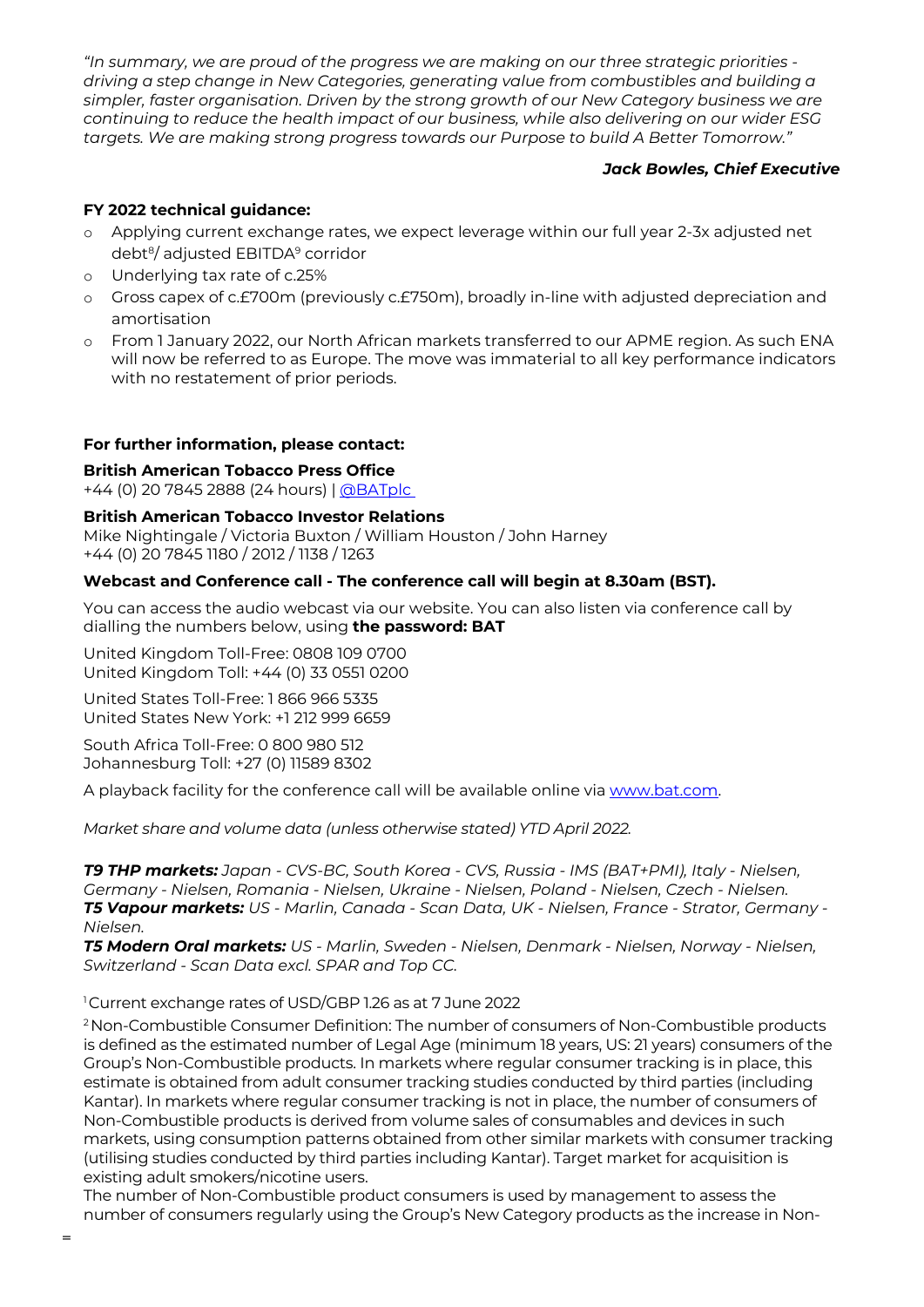Combustible products is a key pillar of the Group's ESG Ambition and is integral to the sustainability of our business.

The Group's management believes that this measure is useful to investors given the Group's ESG ambition and alignment to the sustainability of the business with respect to the Non-Combustibles portfolio.

3 Based on Vype/Vuse estimated value share from RRP in measured retail for Vapour (i.e. total Vapour category value in retail sales) in the USA, Canada, France, UK, Germany. These 5 markets cover an estimated c.75% of global closed system revenue.

4 Based on US Marlin Value Share of Total Vapor (Feb. 2022 – Apr. 2022).

<sup>5</sup> Carbon neutrality relates to Scope 1 & 2 greenhouse gas (GHG) emissions, achieved by a combination of initiatives, including energy efficiency, emissions reduction, renewable energy use, the purchase of renewable energy certificates and offsetting. <sup>6</sup>https://link.springer.com/article/10.1007%2Fs11739-021-02798-6

7Based on the weight of evidence and assuming a complete switch from cigarette smoking. These products are not risk free and are addictive. Our products as sold in the US, including Vuse, Velo, Grizzly, Kodiak, and Camel Snus, are subject to FDA regulation and no reduced-risk claims will be made as to these products without FDA clearance.

 part of the purchase price allocation process. <sup>8</sup> Adjusted net debt is not a measure defined by IFRS. Adjusted net debt is total borrowings, including related derivatives, less cash and cash equivalents and current investments held at fair value, excluding the impact of the revaluation of Reynolds American Inc. acquired debt arising as

9 Adjusted EBITDA is not a measure defined by IFRS. Adjusted EBITDA is profit for the year before net finance costs/income, taxation on ordinary activities, depreciation, amortisation, impairment costs, the Group's share of post-tax results of associates and joint ventures, and other adjusting items.

Share growth refers to volume share for THP and Modern Oral and value share for Vapour. As used herein, volume share refers to the estimated retail sales volume of the product sold as a proportion of total estimated retail sales volume in that category and value share refers to the estimated retail sales value of the product sold as a proportion of total estimated retail sales value in that category. Please refer to the 2021 Annual Report on Form 20‐F for a full description of these measures, together with a description of other Key Performance Indicators (KPIs), on pages 302 and 303.

New Categories comprises Tobacco Heating Products (THP), Vapour and Modern Oral.

### **Note on Non-GAAP Measures**

 significant, being highly variable. As such, no reconciliations for this forward-looking non-GAAP This announcement contains several forward-looking non-GAAP measures used by management to monitor the Group's performance. For the non-GAAP information contained in this announcement, no comparable GAAP or IFRS information is available on a forward-looking basis and our forward-looking revenue cannot be estimated, as the effect of adjusting items and rates of exchange, which could be significant, may be highly variable and cannot be estimated with reasonable certainty. In addition, other components of the Group's results, including the revenue generated from combustibles, cannot be estimated with reasonable certainty due to, among other things, the impact of foreign exchange, pricing and volume, which could be information are available and we are unable to: present revenue before presenting New Category revenue or constant currency revenue; or present earnings per share before presenting constant currency adjusted diluted earnings per share.

 presented based on an adjusted basis and on a constant currency basis. Please refer to the 2021 The Group's Management Board regularly reviews the measures used to assess and present the financial performance of the Group and, as relevant, its geographic segments, and believes that these measures provide additional useful information to investors. Certain of our measures are Annual Report on Form 20‐F for a full description of each measure alongside non-financial KPIs, pages 302 and 303.

 adjusted diluted earnings per share which is before the impact of adjusting items and is derived One non-GAAP measure which the Group uses and that is contained in this announcement is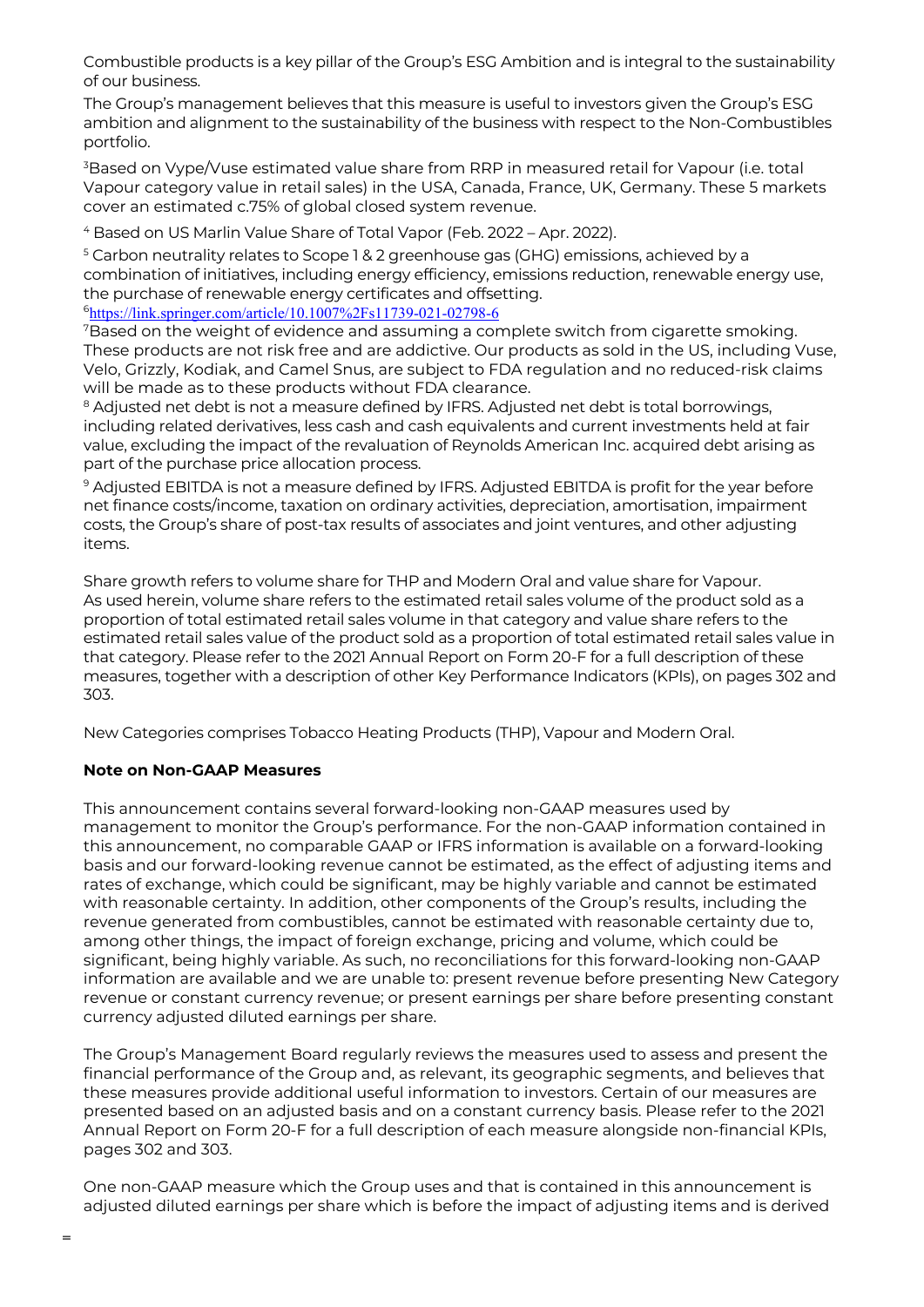from diluted earnings per share. This announcement also contains operating cash conversion, a non-GAAP measure defined as net cash generated from operating activities before the impact of adjusting items and dividends from associates and excluding trade loans to third-parties, pension short fall funding, taxes paid and after net capital expenditure, as a proportion of adjusted profit from operations.

This announcement also contains adjusted net debt and adjusted EBITDA. The Group uses adjusted net debt and adjusted EBITDA to assess its financial capacity. The Management Board believes that these additional measures, which are used internally, are useful to the users of the financial statements in helping them to see how business financing has changed over the year.

Adjusting items, as identified in accordance with the Group's accounting policies, represent certain items of income and expense which the Group considers distinctive based on their size, nature or incidence. These include significant items in, profit from operations, net finance costs, taxation and the Group's share of the post-tax results of associates and joint ventures which individually or, if of a similar type, in aggregate, are relevant to an understanding of the Group's underlying financial performance. Although the Group does not believe that these measures are a substitute for IFRS measures, the Group does believe such results excluding the impact of adjusting items provide additional useful information to investors regarding the underlying performance of the business on a comparable basis.

The Group's management reviews a number of our IFRS and non‐GAAP measures for the Group and its geographic segments at constant rates of exchange. This allows comparison of the Group's results, had they been translated at the previous year's average rates of exchange. The Group does not adjust for the normal transactional gains and losses in operations that are generated by exchange movements. Although the Group does not believe that these measures are a substitute for IFRS measures, the Group does believe that such results excluding the impact of currency fluctuations year‐on‐year provide additional useful information to investors regarding the operating performance on a local currency basis.

#### **Forward looking statements**

References in this announcement to 'BAT', 'Group', 'we', 'us' and 'our' when denoting opinion refer to British American Tobacco p.l.c. (BAT PLC) and when denoting business activity refer to BAT Group operating companies, collectively or individually as the case may be.

This announcement does not constitute an invitation to underwrite, subscribe for, or otherwise acquire or dispose of any BAT PLC shares or other securities. This announcement contains certain forward-looking statements, including "forward-looking" statements made within the meaning of the U.S. Private Securities Litigation Reform Act of 1995. These statements are often, but not always, made through the use of words or phrases such as "believe," "anticipate," "could," "may," "would," "should," "intend," "plan," "potential," "predict," "will," "expect," "estimate," "project," "positioned," "strategy," "outlook", "target" and similar expressions. These include statements regarding our intentions, beliefs or current expectations concerning, amongst other things, our results of operations, financial condition, liquidity, prospects, growth, strategies and the economic and business circumstances occurring from time to time in the countries and markets in which the Group operates.

 All such forward-looking statements involve estimates and assumptions that are subject to risks, are reasonable but they may be affected by a wide range of variables that could cause actual results to differ materially from those currently anticipated. uncertainties and other factors. It is believed that the expectations reflected in this announcement

 maintain credit ratings and to fund the business under the current capital structure; the impact of Among the key factors that could cause actual results to differ materially from those projected in the forward-looking statements are uncertainties related to the following: the impact of competition from illicit trade; the impact of adverse domestic or international legislation and regulation; the inability to develop, commercialise and deliver the Group's New Categories strategy; adverse litigation and dispute outcomes and the effect of such outcomes on the Group's financial condition; the impact of significant increases or structural changes in tobacco, nicotine and New Categories related taxes; translational and transactional foreign exchange rate exposure; changes or differences in domestic or international economic or political conditions; the ability to serious injury, illness or death in the workplace; adverse decisions by domestic or international